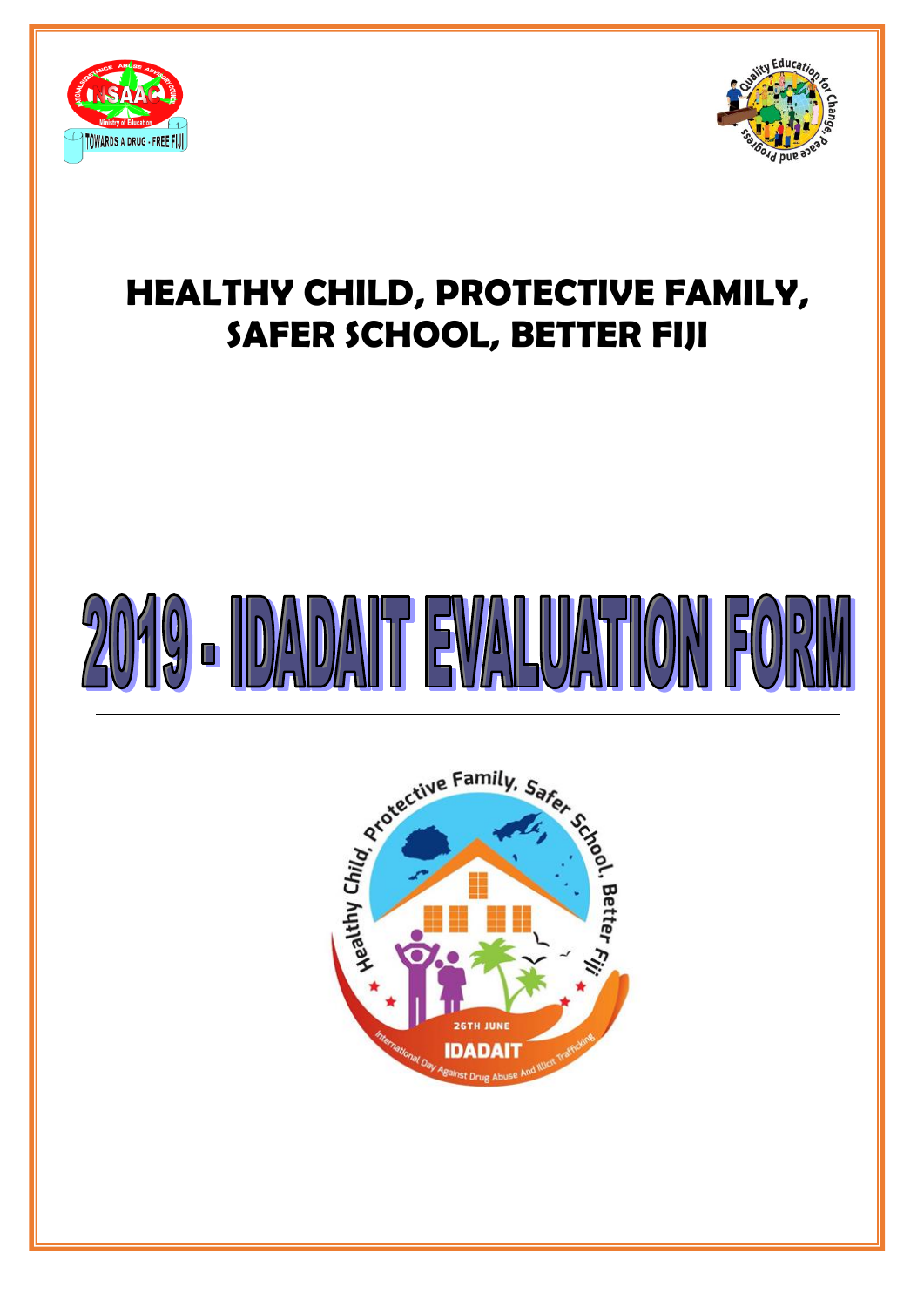### SUBSTANCE ABUSE ADVISORY COUNCIL

| 4. School Roll: _______________<br>Males: and the manufacturer<br>Female: __________ |  |
|--------------------------------------------------------------------------------------|--|
| 5. Name of School Child Protection Officer (CPO): TPF: TPF:                          |  |

## **SCHOOL DATA**

**6.** Please provide latest data on any **Drug Offences** like kava, tobacco, alcohol, inhalants, marijuana and hard drugs reported in school from **July 2018 – June 2019**?

| <b>Alcohol &amp; Other Drugs (AOD)</b>             | <b>Male</b> | Female | <b>TOTAL CASES</b> |
|----------------------------------------------------|-------------|--------|--------------------|
| Kava - yaqona                                      |             |        |                    |
| Tobacco (including Suki/Tavako ni Viti)            |             |        |                    |
| Alcohol                                            |             |        |                    |
| <b>Home Brew</b>                                   |             |        |                    |
| Inhalants (Sniffing Glue, Benzene, Thinners, etc.) |             |        |                    |
| Cannabis - Marijuana                               |             |        |                    |
| <b>Hard Drugs</b>                                  |             |        |                    |
| <b>Methamphetamine</b><br>٠                        |             |        |                    |
| Cocaine                                            |             |        |                    |
| <b>Heroin</b>                                      |             |        |                    |
| Drug dealing in school                             |             |        |                    |
| <b>TOTAL OFFENCES</b>                              |             |        |                    |

**7.** Please provide latest data on any **Sexual Related Offences** reported in school from **July 2018 – June 2019**?

| <b>Offences</b>                                                                        | <b>Male</b> | Female | <b>TOTAL CASES</b> |
|----------------------------------------------------------------------------------------|-------------|--------|--------------------|
| Rape                                                                                   |             |        |                    |
| <b>Attempted Rape</b>                                                                  |             |        |                    |
| Harassment (insulting remarks, offensive graffiti, whistling at<br>someone, cat calls) |             |        |                    |
| <b>Defilement</b>                                                                      |             |        |                    |
| <b>Sexting</b>                                                                         |             |        |                    |
| <b>Poking</b>                                                                          |             |        |                    |
| Pornography                                                                            |             |        |                    |
| <b>Teenage Pregnancy</b>                                                               |             |        |                    |
| <b>Romantic Relationship</b>                                                           |             |        |                    |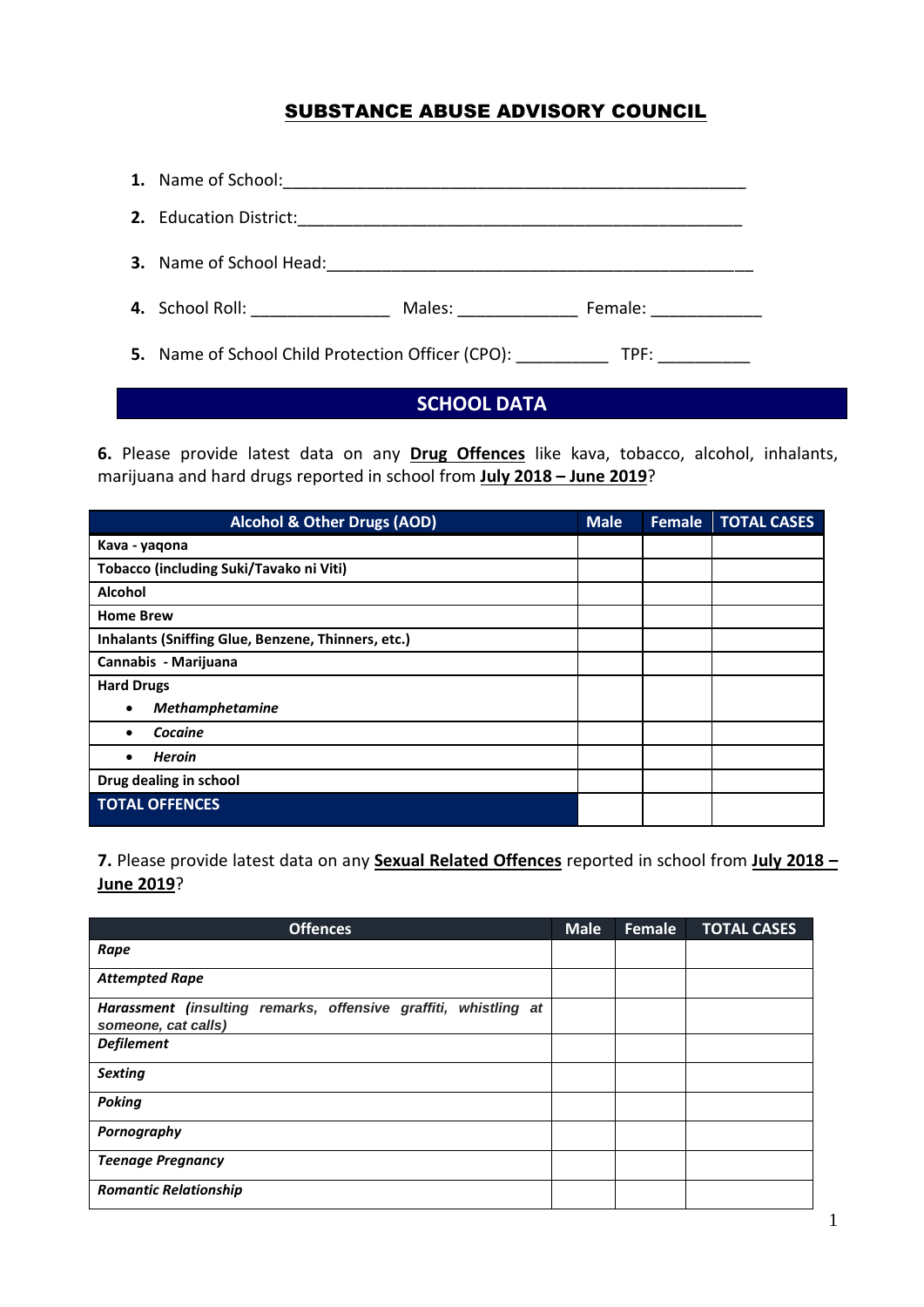#### **TOTAL OFFENCES**

**8.** Please provide latest data on any **Violence against Girls & Boys** reported in school from **July 2018 – June 2019** in the two tables listed below?

| <b>VIOLENCE AGAINST GIRLS</b>                         | <b>Sex of the Perpetrator</b> |               | <b>TOTAL NUMBER OF CASES</b> |
|-------------------------------------------------------|-------------------------------|---------------|------------------------------|
|                                                       | <b>Male</b>                   | <b>Female</b> |                              |
|                                                       |                               |               |                              |
| <b>Bullying</b><br>$\bullet$                          |                               |               |                              |
| <b>Cyber Bullying</b><br>$\bullet$                    |                               |               |                              |
| <b>Punching</b><br>$\bullet$                          |                               |               |                              |
| <b>Beating</b><br>$\bullet$                           |                               |               |                              |
| <b>Slapping</b><br>$\bullet$                          |                               |               |                              |
| <b>Swearing</b><br>$\bullet$                          |                               |               |                              |
| <b>Name calling (teasing/belittling)</b><br>$\bullet$ |                               |               |                              |
| <b>TOTAL OFFENCES</b>                                 |                               |               |                              |

| <b>VIOLENCE AGAINST BOYS</b>                  | <b>Sex of the Perpetrator</b> |               | <b>TOTAL NUMBER OF CASES</b> |
|-----------------------------------------------|-------------------------------|---------------|------------------------------|
|                                               | <b>Male</b>                   | <b>Female</b> |                              |
| <b>Bullying</b><br>$\bullet$                  |                               |               |                              |
| <b>Cyber Bullying</b><br>$\bullet$            |                               |               |                              |
| <b>Punching</b><br>$\bullet$                  |                               |               |                              |
| <b>Beating</b><br>$\bullet$                   |                               |               |                              |
| <b>Slapping</b>                               |                               |               |                              |
| <b>Swearing</b><br>$\bullet$                  |                               |               |                              |
| Name calling(teasing/belittling)<br>$\bullet$ |                               |               |                              |
| <b>TOTAL OFFENCES</b>                         |                               |               |                              |

**9.** Please provide latest data on the issues given below reported in school from **July 2018 – June 2019**?

|                              | <b>SEX</b>  |        |                |  |
|------------------------------|-------------|--------|----------------|--|
| <b>Other Issues</b>          | <b>Male</b> | Female | <b>Reasons</b> |  |
| <b>Truancy</b>               |             |        |                |  |
| <b>Suspended from school</b> |             |        |                |  |
| <b>Find another school</b>   |             |        |                |  |
| Dropping out of school       |             |        |                |  |
| <b>Disrespectful</b>         |             |        |                |  |
| <b>Mental Problem</b>        |             |        |                |  |
| <b>Attempted Suicide</b>     |             |        |                |  |
| <b>Suicide</b>               |             |        |                |  |
| <b>TOTAL</b>                 |             |        |                |  |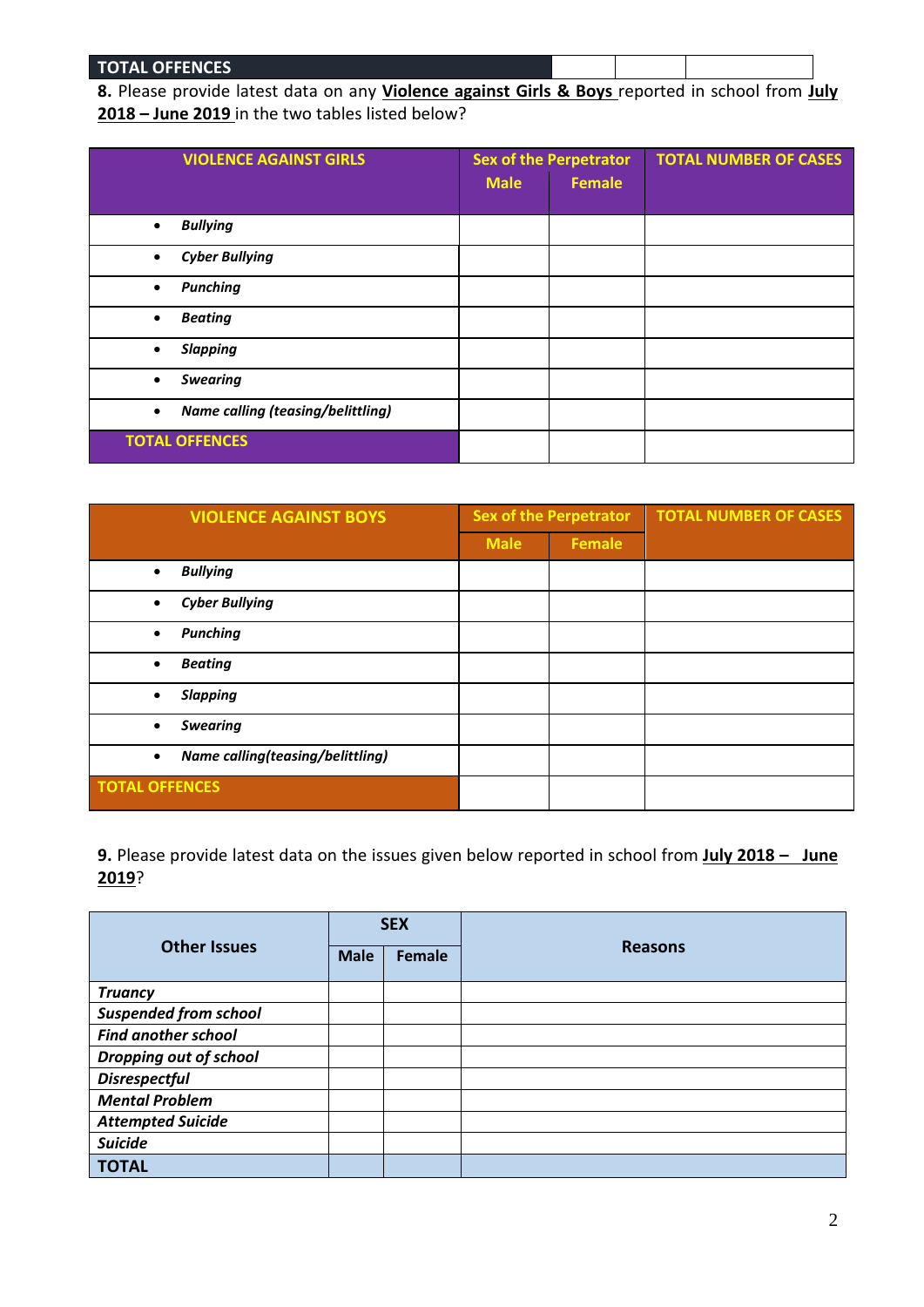# **IDADAIT SCHOOL BASED PROGRAMME**

**10**. **Briefly state activities that your school has done to address these issues:**

| <b>DAYS</b>                  | <b>TOPICS</b>                                        | <b>ACTIVITIES</b> |
|------------------------------|------------------------------------------------------|-------------------|
| <b>MONDAY</b><br>24/06/19    | <b>Eliminate Violence</b><br>and Stop Child Abuse    |                   |
| <b>TUESDAY</b><br>25/06/19   | Prevent STI, HIV and<br><b>Teenage Pregnancy</b>     |                   |
| <b>WEDNESDAY</b><br>26/06/19 | <b>Stop Drugs &amp;</b><br><b>Substance Abuse</b>    |                   |
| <b>THURSDAY</b><br>27/06/19  | <b>Internet and Social</b><br><b>Media Awareness</b> |                   |
| <b>FRIDAY</b><br>28/06/19    | <b>Wellness and</b><br><b>Mental Health</b>          |                   |